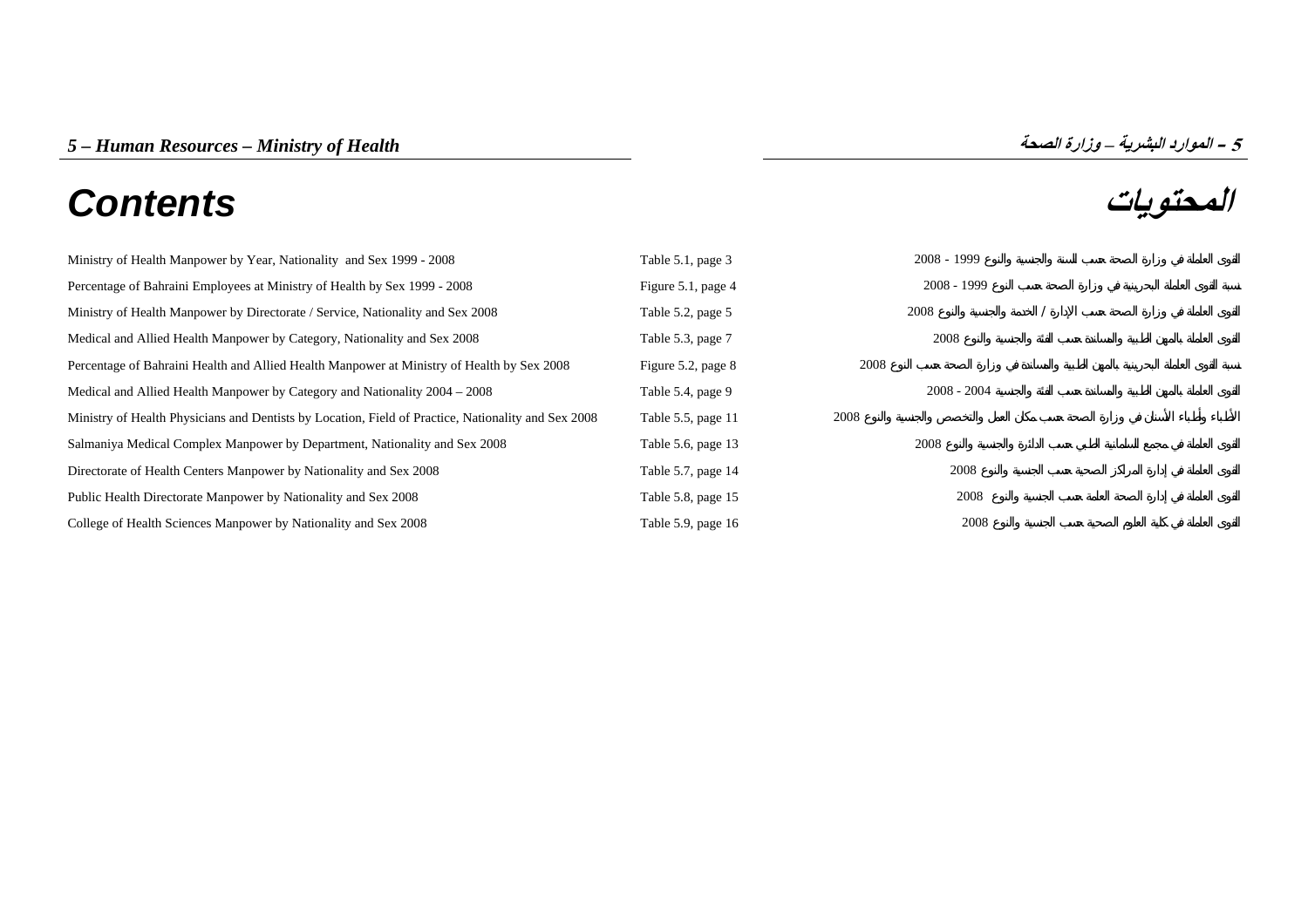**2008 - 1999**

# **Ministry of Health Manpower by Year, Nationality and Sex 1999 - 2008**

<span id="page-1-0"></span>

|          | <b>Total</b> |        |             | Non-Bahraini |        |      | <b>Bahraini</b> |        |       |      |
|----------|--------------|--------|-------------|--------------|--------|------|-----------------|--------|-------|------|
| %        |              |        |             |              |        |      |                 |        |       |      |
| Bahraini | Total        | Female | <b>Male</b> | Total        | Female | Male | Total           | Female | Male  | Year |
| 81.6     | 6,632        | 3,559  | 3,073       | 1,217        | 909    | 308  | 5,415           | 2,650  | 2,765 | 1999 |
| 83.0     | 6,889        | 3,761  | 3,128       | 1,170        | 879    | 291  | 5,719           | 2,882  | 2,837 | 2000 |
| 84.2     | 7,092        | 3,901  | 3,191       | 1,124        | 846    | 278  | 5,968           | 3,055  | 2,913 | 2001 |
| 85.3     | 7,201        | 3,971  | 3,230       | 1,060        | 785    | 275  | 6,141           | 3,186  | 2,955 | 2002 |
| 84.9     | 7,449        | 4,153  | 3,296       | 1,127        | 837    | 290  | 6,322           | 3,316  | 3,006 | 2003 |
| 83.9     | 7,716        | 4,336  | 3,380       | 1,239        | 920    | 319  | 6,477           | 3,416  | 3,061 | 2004 |
| 84.6     | 7,996        | 4,572  | 3,424       | 1,234        | 959    | 275  | 6,762           | 3,613  | 3,149 | 2005 |
| 82.1     | 8,397        | 4,906  | 3,491       | 1,499        | 1,185  | 314  | 6,898           | 3,721  | 3,177 | 2006 |
| 81.4     | 8,859        | 5,225  | 3,634       | 1,646        | 1,316  | 330  | 7,213           | 3,909  | 3,304 | 2007 |
| 80.4     | 9,110        | 5,437  | 3,673       | 1,784        | 1,450  | 334  | 7,326           | 3,987  | 3,339 | 2008 |

*Note: Part-time manpower were added since 2004.* . *2004* :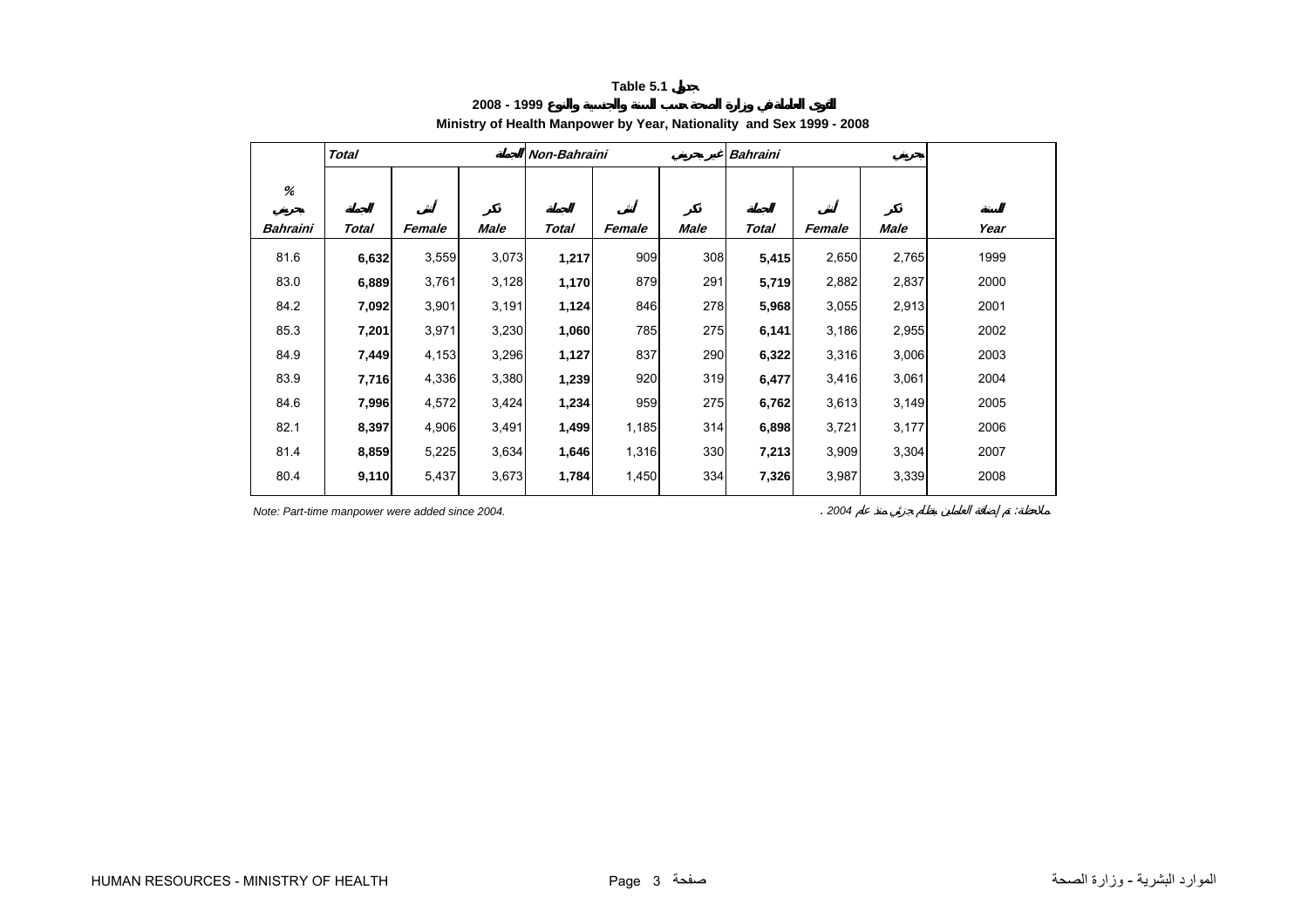

**2008 - 1999**

**Percentage of Bahraini Employees at Ministry of Health by Sex 1999 - 2008**

<span id="page-2-0"></span>

*Percentage of Bahraini Total*

*Reference: Table 5.1*

*5.1* :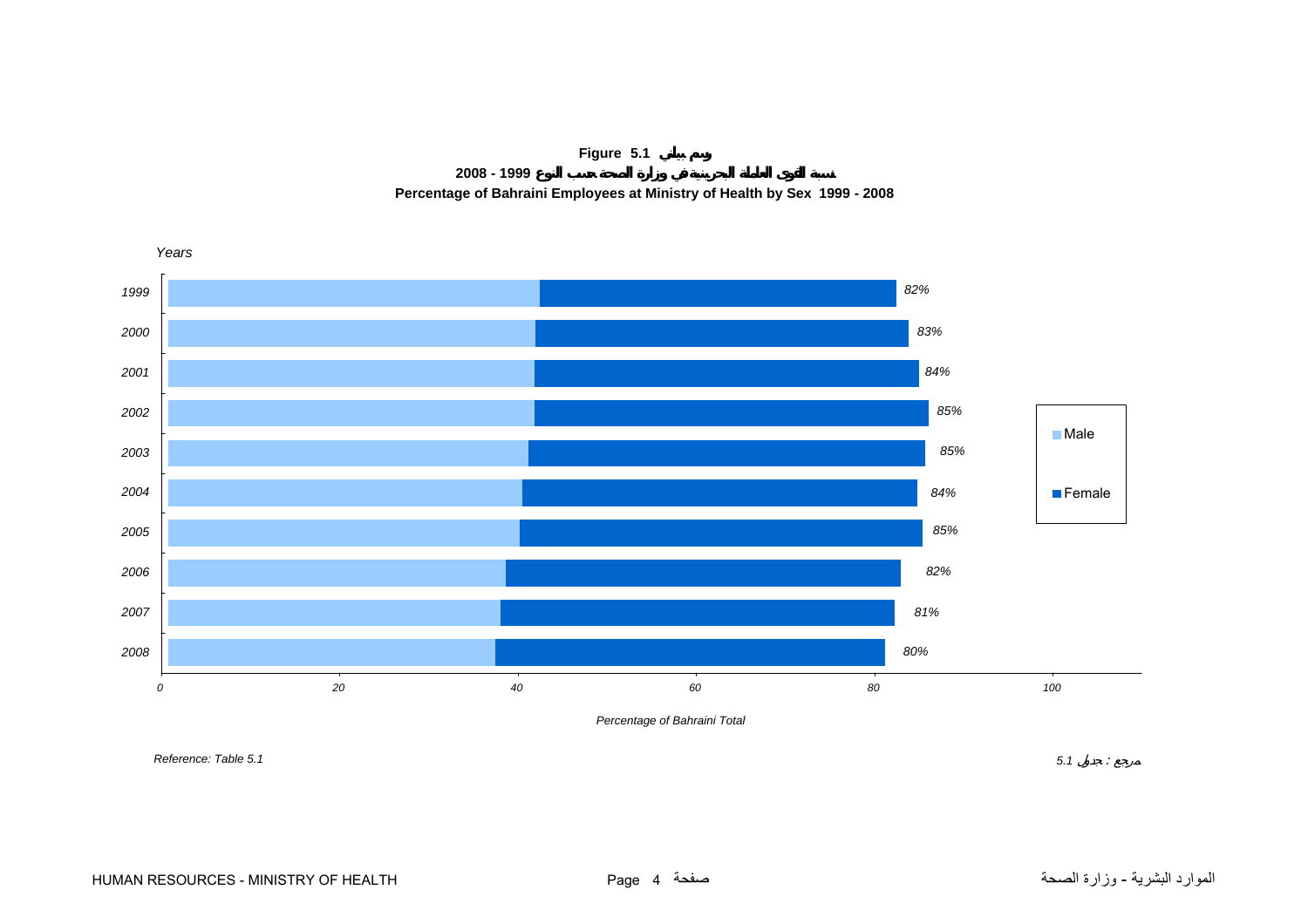**2008 /** 

**Ministry of Health Manpower by Directorate / Service, Nationality and Sex 2008**

<span id="page-3-0"></span>

|                                                 |                 |              |                | Non-Bahraini |                         | <b>Bahraini</b> |  |
|-------------------------------------------------|-----------------|--------------|----------------|--------------|-------------------------|-----------------|--|
|                                                 | %               |              |                |              |                         |                 |  |
| Directorate / Service                           | <b>Bahraini</b> | <b>Total</b> | Female         | <b>Male</b>  | Female                  | <b>Male</b>     |  |
| Office of H.E. The Minister                     | 100             | 10           |                |              | $\overline{\mathbf{c}}$ | 8               |  |
| Nursing Development                             | 100             | 1            |                |              | -1                      |                 |  |
| Office of Legal Affairs                         | 60              | 5            |                | 2            | $\overline{c}$          |                 |  |
| <b>Quality Management Section</b>               | 100             | 3            |                |              | 3                       |                 |  |
| Internal Audit Unit                             | 75              | 4            |                |              | $\overline{\mathbf{c}}$ |                 |  |
| Directorate of Public & International Relations | 100             | 21           |                |              | 6                       | 15              |  |
| PROGRAMS COORDINATION UNIT                      | 100             | $\mathbf{2}$ |                |              | $\mathbf 1$             |                 |  |
| <b>Sub Total</b>                                | 93              |              |                |              |                         |                 |  |
|                                                 |                 | 46           |                | 3            | 17                      | 26              |  |
| <b>Office of Undersecretary</b>                 | 100             | 6            |                |              | 3                       | 3               |  |
| Medical Commission                              | 100             | 5            |                |              | $\overline{\mathbf{c}}$ | 3               |  |
| Directorate of Pharmacy & Drug Control          | 84              | 25           |                | 3            | 11                      | 10              |  |
| Office of Licensure & Registration              | 96              | 26           |                |              | 16                      | 9               |  |
| PROGRAMME MANAGEMENT                            | 75              | 4            |                |              | $\overline{c}$          |                 |  |
| <b>Sub Total</b>                                | 91              | 66           | 3              | 3            | 34                      | 26              |  |
| Office of Assistant Undersecretary for          | 100             | 6            |                |              |                         | 6               |  |
| <b>Human Resources and Services</b>             |                 |              |                |              |                         |                 |  |
| Directorate of Human Resources                  | 99              | 87           |                |              | 39                      | 47              |  |
| Directorate of Services                         | 100             | 205          |                |              | 4                       | 201             |  |
| Directorate of Materials Management             | 99              | 123          |                |              | 24                      | 98              |  |
| Laundry                                         | 100             | 96           |                |              | 24                      | 72              |  |
| <b>Sub Total</b>                                | 100             | 517          | 2 <sup>1</sup> |              | 91                      | 424             |  |
|                                                 |                 |              |                |              |                         |                 |  |
| Office of Assistant Undersecretary for          |                 |              |                |              |                         |                 |  |
| <b>Finance and Technical Affairs</b>            |                 |              |                |              |                         |                 |  |
| Directorate of Financial Resources              | 97              | 69           |                | 2            | 23                      | 44              |  |
| Directorate of Engineering and Maintenance      | 98              | 303          |                | 5            | 11                      | 287             |  |
| Directorate of Medical Equipment                | 72              | 58           |                | 16           | 5                       | 37              |  |
| <b>Sub Total</b>                                | 268             | 430          |                | 23           | 39                      | 368             |  |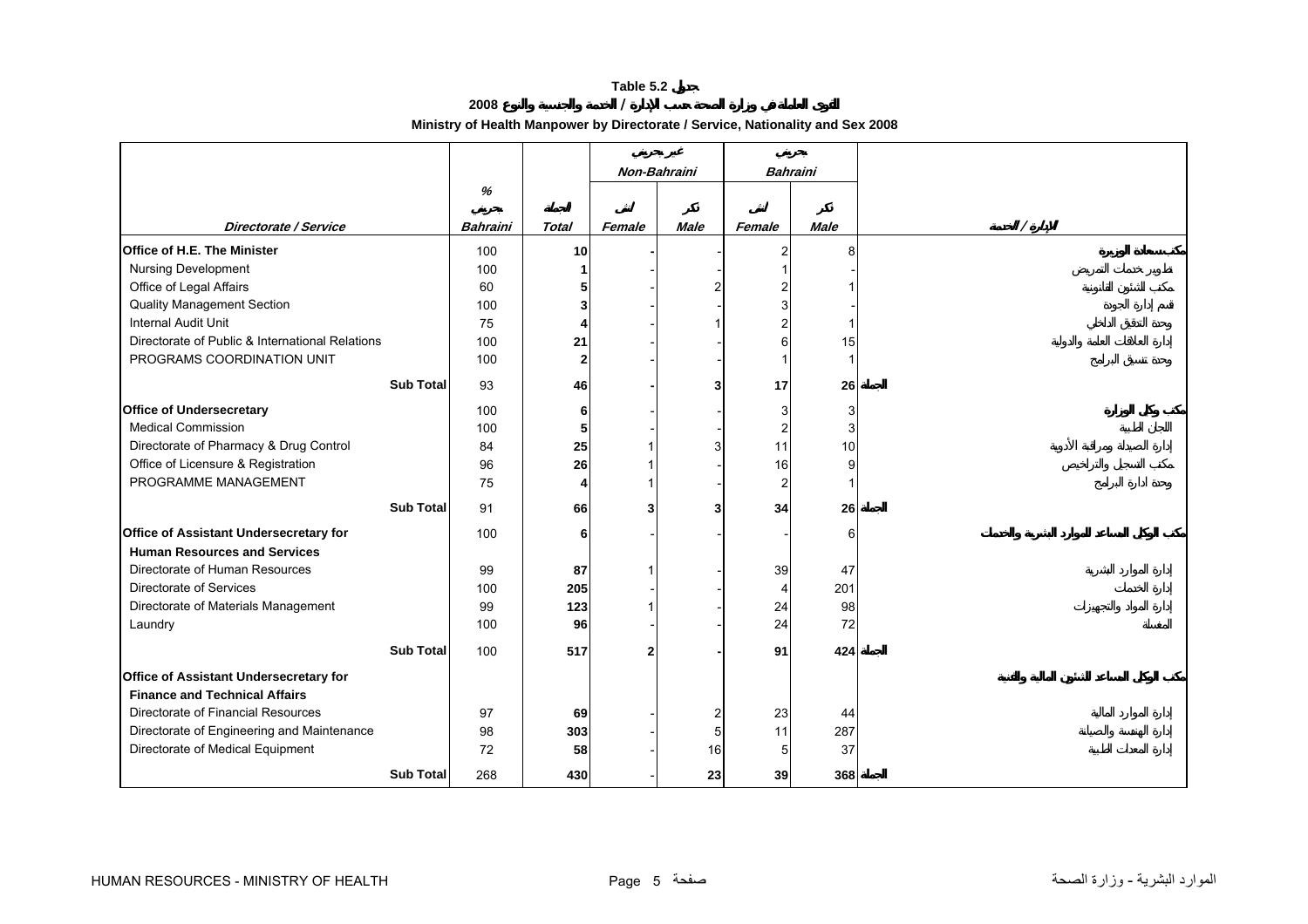# **(Cont'd) Table 5.2 ( )**

**2008 /** 

**Ministry of Health Manpower by Directorate / Service, Nationality and Sex 2008**

|                                                   |          |                | Non-Bahraini |                | <b>Bahraini</b> |                |          |
|---------------------------------------------------|----------|----------------|--------------|----------------|-----------------|----------------|----------|
|                                                   | $\%$     |                |              |                |                 |                |          |
|                                                   |          |                |              |                |                 |                |          |
| Directorate / Service                             | Bahraini | Total          | Female       | <b>Male</b>    | Female          | <b>Male</b>    | $\prime$ |
| Office of Assistant Undersecretary for Primary    | 89       | 9              |              |                | 6               | 2              |          |
| <b>Health Care &amp; Public Health</b>            |          |                |              |                |                 |                |          |
| Directorate of Health Centers                     | 97       | 973            | 25           | 6              | 616             | 326            |          |
| Pre-Employment Examination                        | 70       | 10             |              |                | 4               | 3              |          |
| Maternal and Child Health Services                | 84       | 32             | -1           |                | 20              | $\overline{7}$ |          |
| <b>Health Centers Medical Services</b>            | 74       | 265            | 22           | 47             | 156             | 40             |          |
| <b>Health Education Section</b>                   | 97       | 32             |              |                | 24              | $\overline{7}$ |          |
| National School Health Program                    | 99       | 87             |              |                | 80              | 6              |          |
| Directorate of Public Health                      | 99       | 425            |              |                | 101             | 319            |          |
| Nursing Services Primary Care & Public Health     | 75       | 477            | 117          |                | 320             | 40             |          |
| Dental & Oral Health Services                     | 94       | 31             |              | $\overline{2}$ | 18              | 11             |          |
| <b>Sub Total</b>                                  | 90       | 2,341          | 168          | 67             | 1,345           | 761            |          |
| Office of Assistant Undersecretary for Hospitals  | 75       |                |              |                | 1               | $\overline{2}$ |          |
| Salmaniya Medical Complex Administration Services | 99       | 871            | 3            |                | 322             | 542            |          |
| Salmaniya Medical Complex Medical Services        | 74       | 950            | 75           | 168            | 337             | 370            |          |
| <b>Secondary Nursing Services</b>                 | 58       | 2,799          | 1,141        | 45             | 1,253           | 360            |          |
| Periphery Hospitals Administration                | 100      | 4              |              |                | 2               | $\overline{2}$ |          |
| Psychiatric Hospital                              | 86       | 211            | 22           | 7              | 59              | 123            |          |
| Muharraq Maternity Hospital                       | 97       | 68             | 2            |                | 33              | 33             |          |
| Jidhafs Maternity Hospital                        | 100      | 61             |              |                | 35              | 26             |          |
| Ebrahim Khalil Kanoo Med & Comm Center            | 97       | 36             |              |                | 15              | 20             |          |
| Geriatric Hospital                                | 100      | 22             |              |                | 10              | 12             |          |
| Overseas Health Services                          | 86       | $\overline{7}$ |              |                | $\overline{2}$  |                |          |
| <b>Sub Total</b>                                  | 71       | 5,033          | 1,245        | 225            | 2,069           | 1,494          |          |
| Office of Assistant Undersecretary for            | 100      | 5              |              |                | 2               | 3              |          |
| <b>Training &amp; Planning</b>                    |          |                |              |                |                 |                |          |
| Directorate of Training                           | 98       | 504            | g            |                | 302             | 192            |          |
| College of Health Sciences                        | 74       | 115            | 23           |                | 63              | 22             |          |
| <b>Health Information Directorate</b>             | 90       | 40             |              |                | 17              | 19             |          |
| Office of Medical Review                          | 88       | 8              |              |                | 5               | $\overline{2}$ |          |
| Office of Strategic Plan                          | 100      | 5              |              |                | 3               | $\overline{2}$ |          |
| <b>Sub Total</b>                                  | 93       | 677            | 32           | 13             | 392             | 240            |          |
| <b>Grand Total</b>                                | 80       | 9,110          | 1,450        | 334            | 3,987           | 3,339          |          |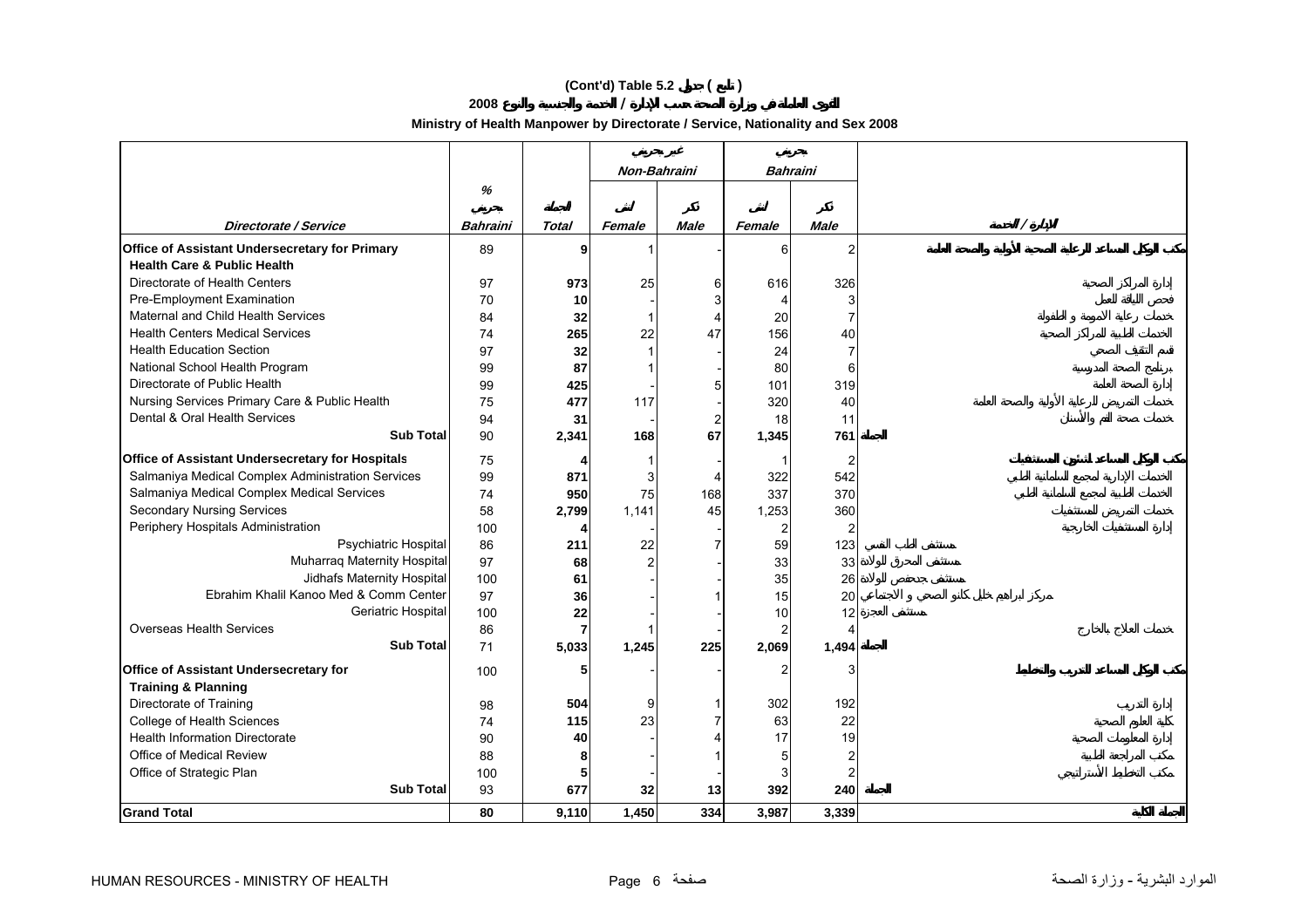## **2008Medical and Allied Health Manpower by Category, Nationality and Sex 2008**

<span id="page-5-0"></span>

|                                                         |                      | <b>Total</b> |        |             | Non-Bahraini |        |             | <b>Bahraini</b> |        |             |  |
|---------------------------------------------------------|----------------------|--------------|--------|-------------|--------------|--------|-------------|-----------------|--------|-------------|--|
| Category                                                | %<br><b>Bahraini</b> | <b>Total</b> | Female | <b>Male</b> | Total        | Female | <b>Male</b> | <b>Total</b>    | Female | <b>Male</b> |  |
| Physicians                                              | 80                   | 1,103        | 574    | 529         | 218          | 66     | 152         | 885             | 508    | 377         |  |
| Dentists                                                | 94                   | 119          | 80     | 39          |              |        |             | 112             | 75     | 37          |  |
| Pharmacists & Technicians                               | 98                   | 186          | 156    | 30          |              |        |             | 182             | 154    | 28          |  |
| Nurses*                                                 | 50                   | 2,655        | 2,456  | 199         | 1,327        | 1,277  | 50          | 1,328           | 1,179  | 149         |  |
| <b>Practical Nurses</b>                                 | 100                  | 201          | 162    | 39          |              |        |             | 201             | 162    | 39          |  |
| Dental Hygienists & Technicians                         | 100                  | 154          | 125    | 29          |              |        |             | 154             | 125    | 29          |  |
| Laboratory Technologists & Technicians                  | 88                   | 269          | 208    | 61          | 31           | 20     | 11          | 238             | 188    | 50          |  |
| Radiographers & Technicians                             | 77                   | 104          | 73     | 31          | 24           | 13     | 11          | 80              | 60     | 20          |  |
| Physiotherapists, Occupational Therapists & Technicians | 94                   | 82           | 49     | 33          |              |        |             | 77              | 49     | 28          |  |
| Prosthetic, Orthotics Technicians                       | 78                   | 27           | 5      | 22          | 6            |        | 6           | 21              |        | 16          |  |
| Anaesthesia Technician                                  | 41                   | 37           | 29     |             | 22           | 20     |             | 15              | 9      | 6           |  |
| Audio Visual Technician                                 | 88                   | 16           | 12     |             |              |        |             | 14              | 11     |             |  |
| Electro Cardiogram technician                           | 86                   |              | 5      |             |              |        |             |                 |        |             |  |
| Psychiatric Techician                                   | 100                  |              |        |             |              |        |             |                 |        |             |  |
| Electro Encephalograph                                  | 67                   |              |        |             |              |        |             |                 |        |             |  |
| Optical Technician                                      | 56                   | 9            |        |             |              |        |             |                 |        | 3           |  |
| Paramedic and Respiratory Specialist                    | 61                   | 114          | 2      | 112         | 45           |        | 43          | 69              |        | 69          |  |
| Physicist                                               | 50                   |              |        |             |              |        |             |                 |        |             |  |
| Immunization & Infection control                        | 100                  | 6            | 6      |             |              |        |             | 6               | 6      |             |  |

*\* Nurses excluding practical nurses and other grades below staff nurse .* . : *\**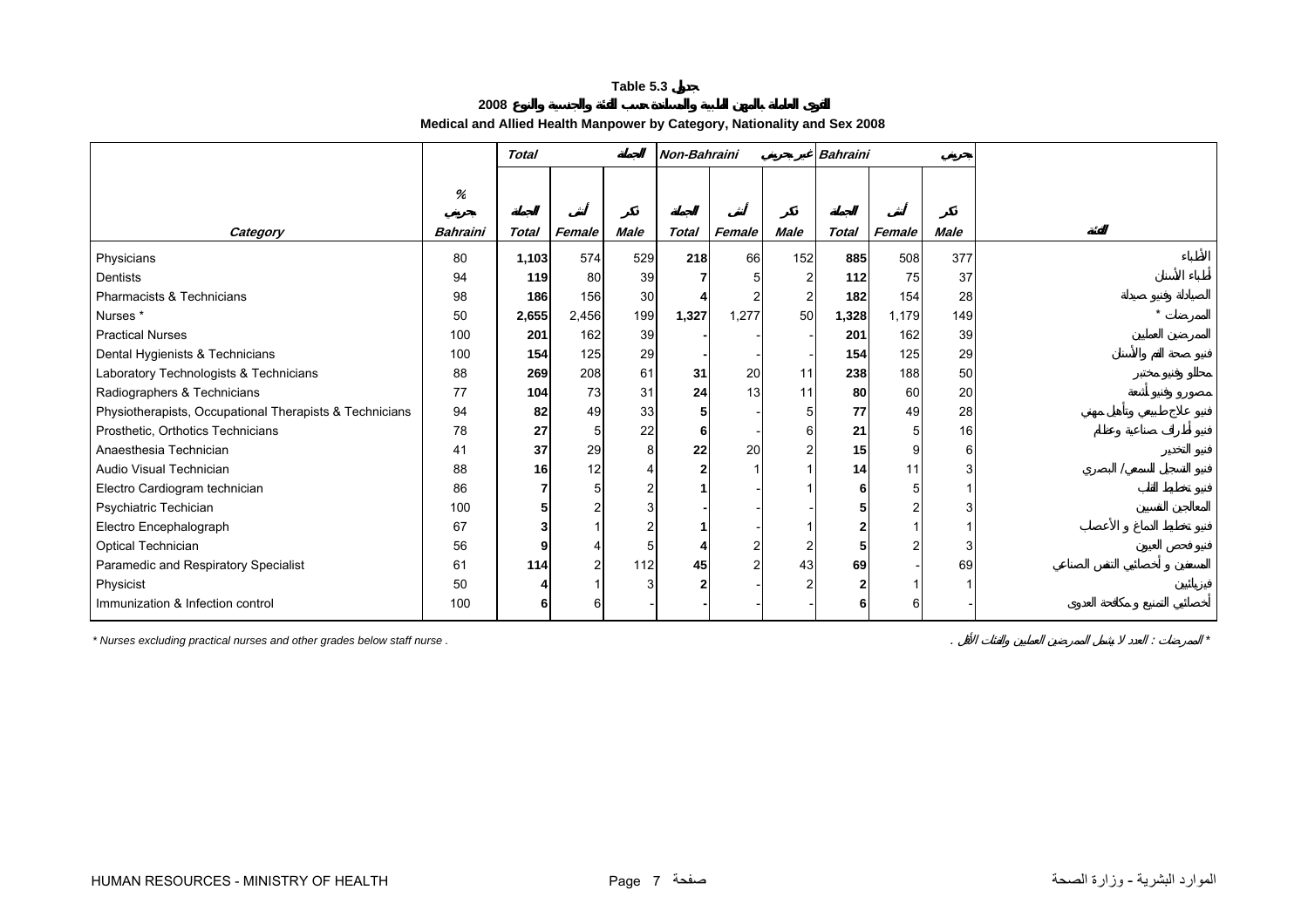**Figure 5.2**

**2008**

*Reference: Table 5.3*

**Percentage of Bahraini Health and Allied Health Manpower at Ministry of Health by Sex 2008**

<span id="page-6-0"></span>

**3 5.3 f**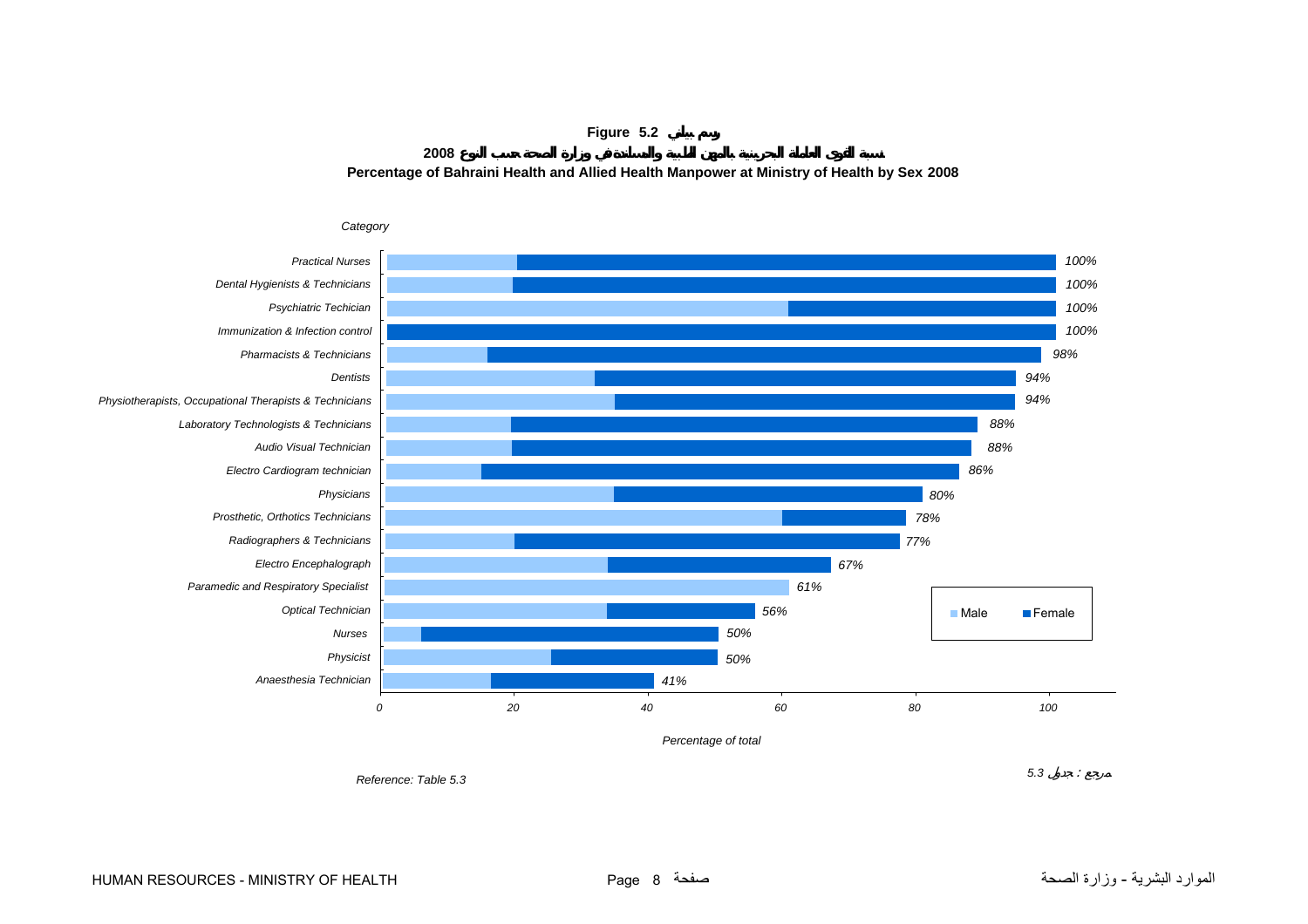**2008 - 2004**

<span id="page-7-0"></span>

| Category                        | 2008  | 2007  | 2006  | 2005  | 2004      | <b>Nationality</b> |
|---------------------------------|-------|-------|-------|-------|-----------|--------------------|
| Physicians                      | 885   | 841   | 763   | 754   |           | 718 Bah            |
|                                 | 218   | 211   | 209   | 174   |           | 146 Non-Bah        |
|                                 | 1,103 | 1,052 | 972   | 928   |           | 864 Total          |
| <b>Dentists</b>                 | 112   | 109   | 99    | 94    |           | 87 Bah             |
|                                 | 7     | 7     | 4     | 4     |           | 3 Non-Bah          |
|                                 | 119   | 116   | 103   | 98    |           | 90 Total           |
| Pharmacists & Technicians       | 182   | 176   | 169   | 160   |           | 148 Bah            |
|                                 | 4     | 4     | 4     | 4     |           | 3 Non-Bah          |
|                                 | 186   | 180   | 173   | 164   |           | 151 Total          |
| Nurses                          | 1,328 | 1,325 | 1,315 | 1,299 | 1,238 Bah |                    |
|                                 | 1,327 | 1,199 | 1,076 | 871   |           | 835 Non-Bah        |
|                                 | 2,655 | 2,524 | 2,391 | 2,170 |           | 2,073 Total        |
| <b>Practical Nurses</b>         | 201   | 207   | 214   | 219   |           | 224 Bah            |
|                                 |       |       |       |       |           | - Non-Bah          |
|                                 | 201   | 207   | 214   | 219   |           | 224 Total          |
| Dental Hygienists & Technicians | 154   | 162   | 149   | 144   |           | 42 Bah             |
|                                 |       | 1     |       | 1     |           | 2 Non-Bah          |
|                                 | 154   | 163   | 150   | 145   |           | 44 Total           |
| Laboratory Technologists and    | 238   | 235   | 225   | 212   |           | $205$ Bah          |
| Technicians                     | 31    | 29    | 29    | 12    |           | 12 Non-Bah         |
|                                 | 269   | 264   | 254   | 224   |           | 217 Total          |
| Radiographers and Technicians   | 80    | 77    | 82    | 83    |           | 84 Bah             |
|                                 | 24    | 23    | 20    | 6     |           | 7 Non-Bah          |
|                                 | 104   | 100   | 102   | 89    |           | 91 Total           |

**Medical and Allied Health Manpower by Category and Nationality 2004 - 2008**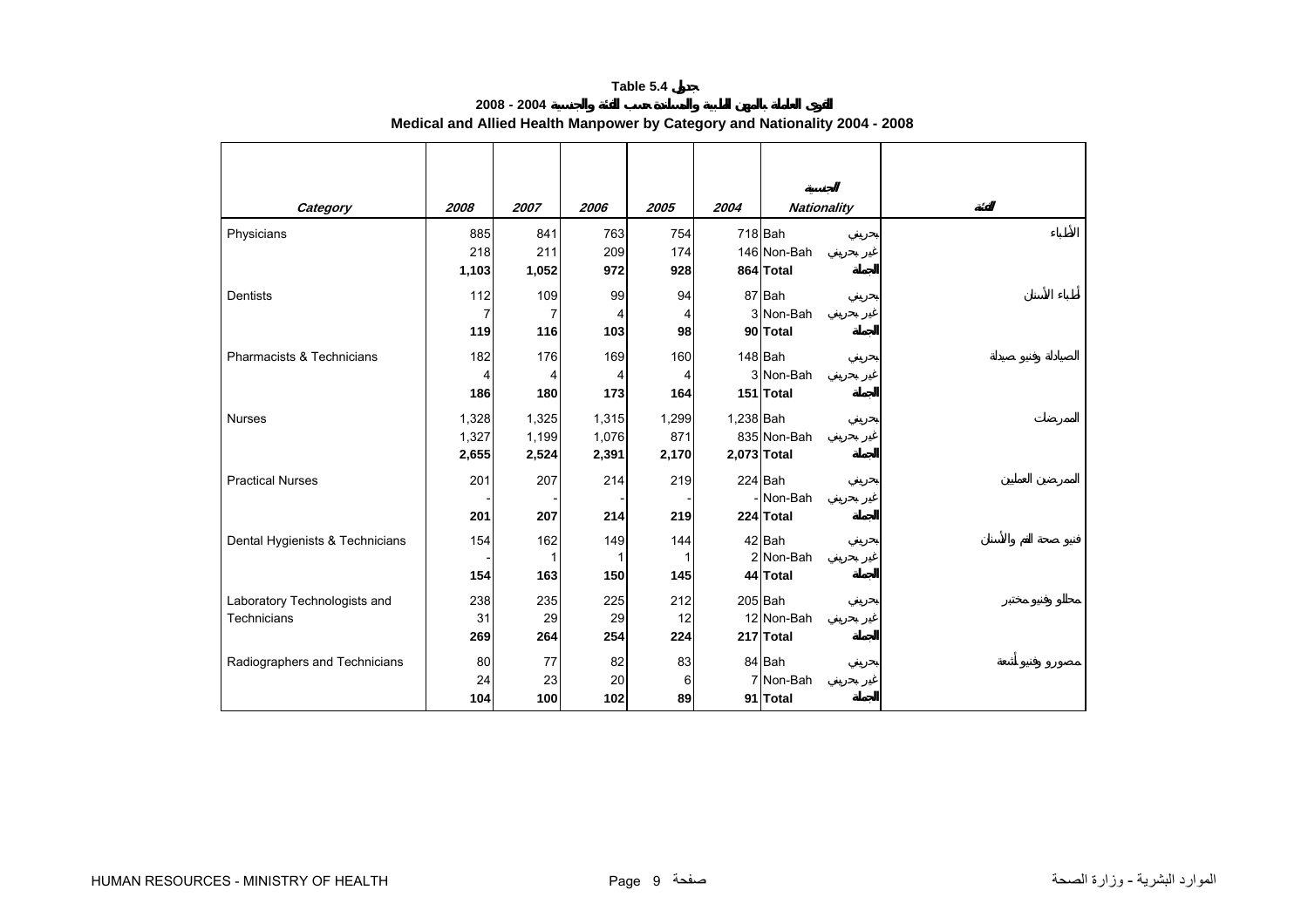# **(Cont'd) Table 5.4 ( )**

## **2008 - 2004 Medical and Allied Health Manpower by Category and Nationality 2004 - 2008**

| Category                          | 2008    | 2007                    | 2006      | 2005               | 2004 | <b>Nationality</b>    |  |
|-----------------------------------|---------|-------------------------|-----------|--------------------|------|-----------------------|--|
| Physiotherapists, Occupational    | 77      | 74                      | 65        | 56                 |      | 56 Bah                |  |
| Therapists and Technicians        | 5       | 8                       | 10        | 13                 |      | 15 Non-Bah            |  |
|                                   | 82      | 82                      | 75        | 69                 |      | 71 Total              |  |
| Prosthetic, Orthotics Technicians | 21      | 17                      | 19        | 19                 |      | 20 Bah                |  |
|                                   | 6       | 4                       | 2         | $\mathbf{1}$       | 1    | Non-Bah               |  |
|                                   | 27      | 21                      | 21        | 20                 |      | 21 Total              |  |
| Anaesthesia Technician            | 15      | 15                      | 15        | 15                 |      | 14 Bah                |  |
|                                   | 22      | 18                      | 17        | 16                 |      | 16 Non-Bah            |  |
|                                   | 37      | 33                      | 32        | 31                 |      | 30 Total              |  |
| Audio Visual Technician           | 14      | 12                      | 15        | 14                 |      | 11 Bah                |  |
|                                   | 2<br>16 | $\overline{2}$<br>14    | 1<br>16   | $\mathbf{1}$<br>15 |      | 1 Non-Bah<br>12 Total |  |
|                                   |         |                         |           | 8                  |      | 6Bah                  |  |
| Electro Cardiogram technician     | 6<br>1  | 6<br>1                  | 6<br>1    | $\overline{c}$     |      | 1 Non-Bah             |  |
|                                   | 7       | 7                       | 7         | 10                 |      | 7 Total               |  |
| Psychiatric Techician             | 5       | 4                       | 4         | 3                  |      | 3Bah                  |  |
|                                   |         |                         |           |                    |      | Non-Bah               |  |
|                                   | 5       | 4                       | 4         | 3                  |      | 3 Total               |  |
| Electro Encephalograph            | 2       | $\overline{c}$          | 2         |                    |      | 3Bah                  |  |
|                                   |         | 1                       | 1         |                    |      | 1 Non-Bah             |  |
|                                   | 3       | 3                       | 3         |                    |      | 4 Total               |  |
| Optical Technician                | 5       | 3                       | 3         | 3                  |      | 3 Bah                 |  |
|                                   | 4       | 3                       | 3         | 3                  |      | 3 Non-Bah             |  |
|                                   | 9       | 6                       | 6         | 6                  |      | 6 Total               |  |
| Paramedic and Respiratory         | 69      | 18                      | 27        | 27                 |      | 64 Bah                |  |
| Specialist                        | 45      | 41                      | 29        | 27                 |      | 25 Non-Bah            |  |
|                                   | 114     | 59                      | 56        | 54                 |      | 89 Total              |  |
| Physicist                         | 2       | 3                       | 2         | $\overline{c}$     |      | NA Bah                |  |
|                                   | 2       | $\overline{\mathbf{c}}$ | 2         | $\overline{c}$     |      | NA Non-Bah            |  |
|                                   | 4       | 5                       | 4         | 4                  |      | NA Total              |  |
| Immunization & Infection control  | 6       | <b>NA</b>               | <b>NA</b> | <b>NA</b>          |      | NA Bah                |  |
|                                   |         | <b>NA</b>               | <b>NA</b> | <b>NA</b>          |      | NA Non-Bah            |  |
|                                   | 6       | <b>NA</b>               | <b>NA</b> | <b>NA</b>          |      | NA Total              |  |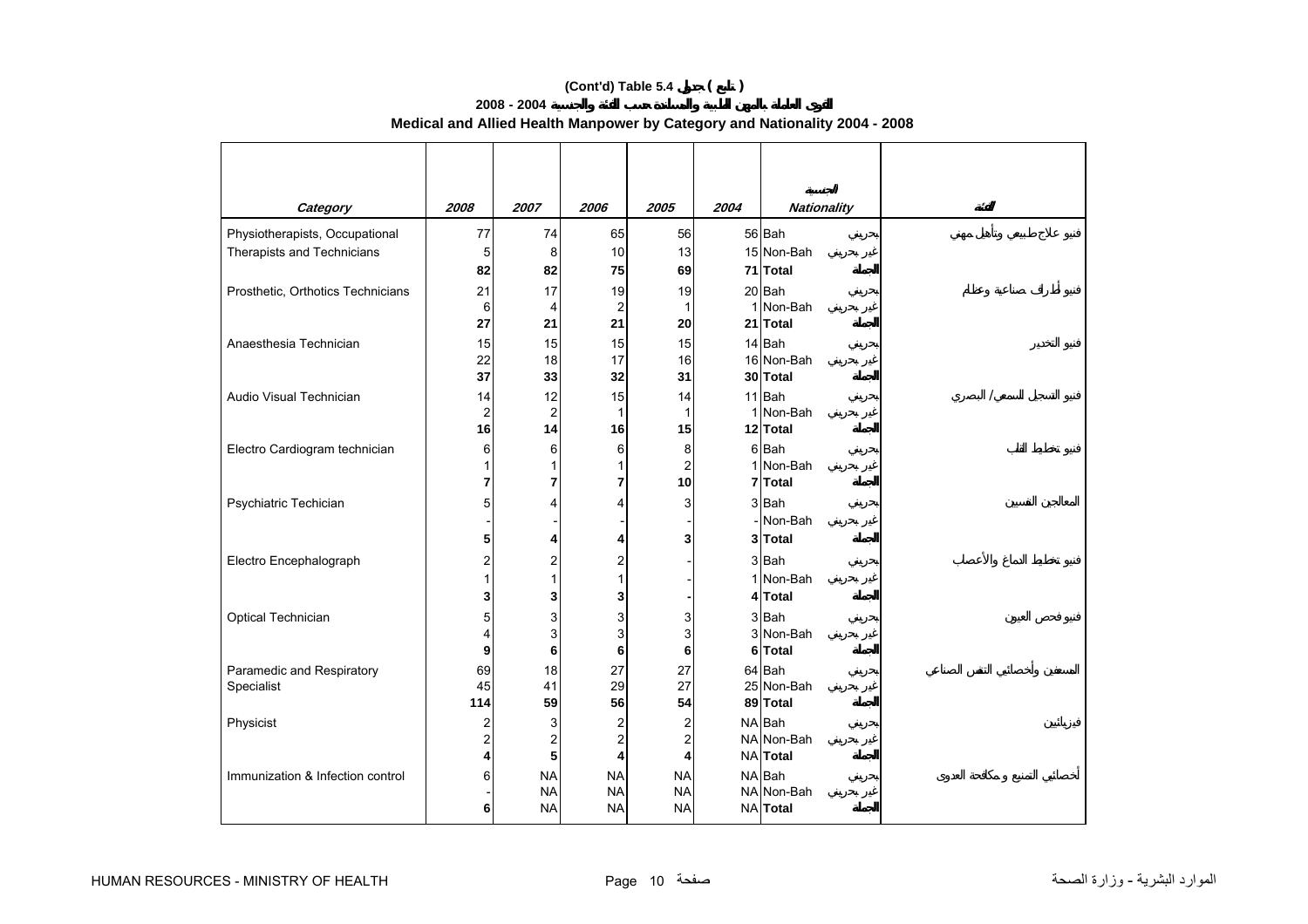| 2008                                                                                                |  |
|-----------------------------------------------------------------------------------------------------|--|
| Ministry of Health Physicians and Dentists by Location, Field of Practice, Nationality and Sex 2008 |  |

<span id="page-9-0"></span>

|                                   | Total          |                |                | Non-Bahraini |        |             | <b>Bahraini</b>  |        |             |  |
|-----------------------------------|----------------|----------------|----------------|--------------|--------|-------------|------------------|--------|-------------|--|
|                                   |                |                |                |              |        |             |                  |        |             |  |
|                                   |                |                |                |              |        |             |                  |        |             |  |
| <b>Place of Work / Speciality</b> | <b>Total</b>   | Female         | <b>Male</b>    | <b>Total</b> | Female | <b>Male</b> | <b>Total</b>     | Female | <b>Male</b> |  |
| <b>Salmaniya Medical Complex</b>  | 406            | 151            | 255            | 131          | 36     | 95          | 275              | 115    | 160         |  |
| Accident & Emergency              | 48             | 10             | 38             | 27           |        | 23          | 21               | 6      | 15          |  |
| Medical                           | 25             | 7              | 18             |              |        | 3           | 22               |        | 15          |  |
| Gastroenterology                  | 3              |                | $\overline{3}$ |              |        |             | 3                |        | 3           |  |
| Dermatology                       | 3              | 3              |                |              |        |             | 3                |        |             |  |
| Thoracic & oncology               | 3              |                | 3              |              |        |             | 2                |        |             |  |
| Respiratory Therapy Group         |                |                |                |              |        |             | 1                |        |             |  |
| General medicine                  | 15             |                | 11             |              |        |             | 13               |        | a           |  |
| Oncology                          | 13             |                | 9              |              |        | 2           | $\boldsymbol{9}$ |        |             |  |
| Heart diseases & coronary care    | 16             | 5              | 11             |              |        | 5           | 11               |        | 6           |  |
| Surgical                          | 39             | 7              | 32             | 8            |        | 8           | 31               |        | 24          |  |
| Urology                           | 6              | $\overline{c}$ | 4              |              |        |             | 5 <sub>5</sub>   |        | 3           |  |
| Paediatrics                       | 5              |                | 5              |              |        |             | 3                |        |             |  |
| Burns & Plastic                   | 8              |                | $\overline{7}$ |              |        |             | 6                |        | 5           |  |
| General                           | 14             | 3              | 11             |              |        |             | 13               |        | 10          |  |
| Cardiovascular                    |                |                | Δ              |              |        |             | $\mathbf 2$      |        |             |  |
| Organs Transplant                 | 2              |                |                |              |        |             | $\mathbf{2}$     |        |             |  |
| Orthosurgery                      | 17             | $\overline{2}$ | 15             | 6            |        | 6           | 11               |        |             |  |
| Neurology                         | 23             | 8              | 15             |              |        | 6           | 16               |        |             |  |
| Neurosurgery                      | $\overline{7}$ |                | $\overline{7}$ | 5            |        |             | $\mathbf{2}$     |        |             |  |
| Neurology                         | 10             | 3              |                |              |        |             | 8                |        | 6           |  |
| Paediatrics Neurology             |                | 3              |                |              |        |             |                  |        |             |  |
| <b>Rehabilitation Medicine</b>    | 2              | $\overline{c}$ |                |              |        |             | 2                |        |             |  |
| Overseas treatment group          |                |                |                |              |        |             | 1                |        |             |  |
| Obstetrics & gynecology           | 48             | 39             | 9              | 15           | 12     |             | 33               | 27     | 6           |  |
| Ear, Nose and Throat              | 23             | 3 <sup>1</sup> | 20             |              |        |             | 23               | 3      | 20          |  |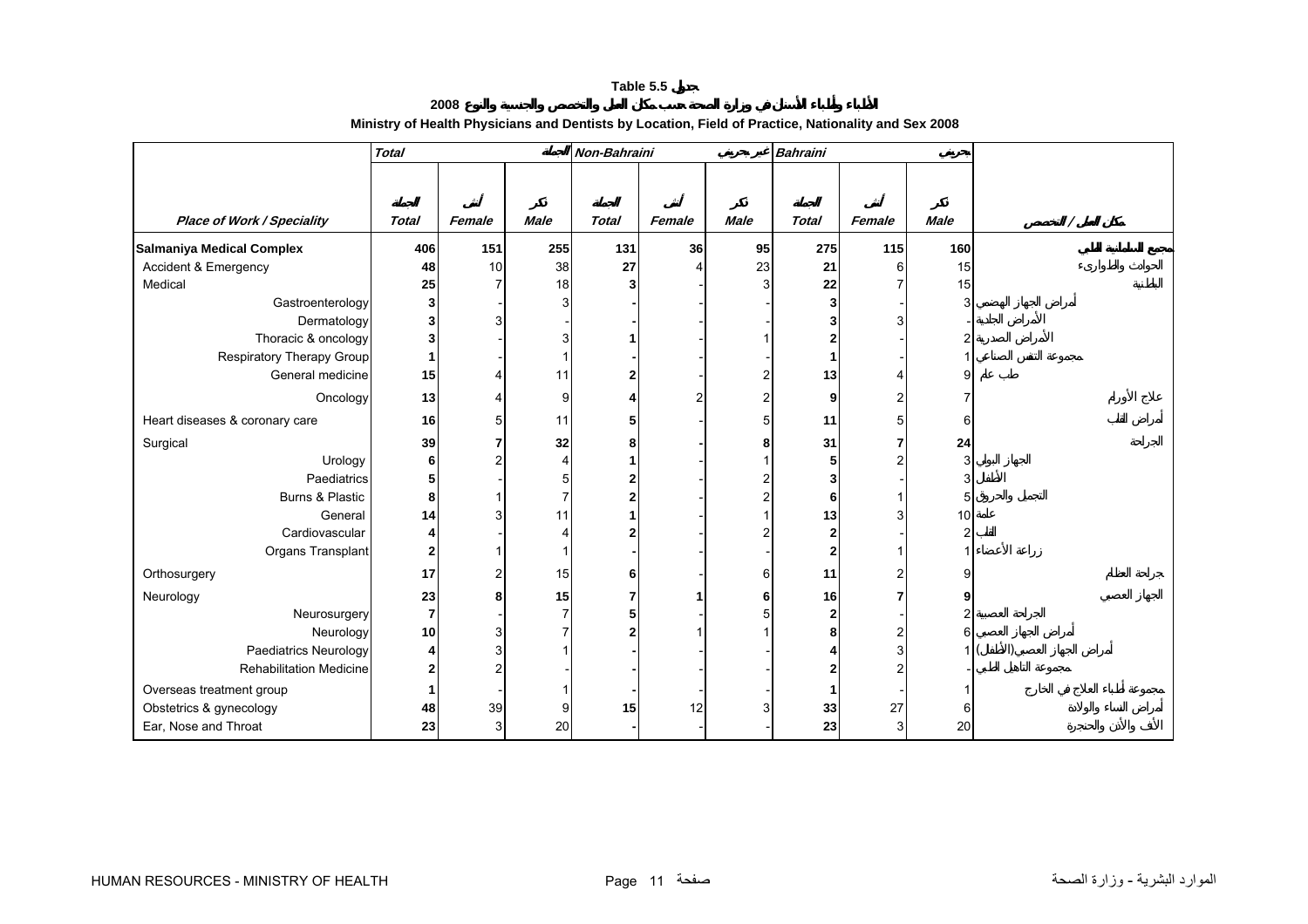## **(Cont'd) Table 5.5 ( )**

**2008**

## **Ministry of Health Physicians and Dentists by Location, Field of Practice, Nationality and Sex 2008**

|                                            | <b>Total</b> |        |                | Non-Bahraini |        |             | <b>Bahraini</b> |                |             |                |
|--------------------------------------------|--------------|--------|----------------|--------------|--------|-------------|-----------------|----------------|-------------|----------------|
|                                            |              |        |                |              |        |             |                 |                |             |                |
|                                            |              |        |                |              |        |             |                 |                |             |                |
| <b>Place of Work / Speciality</b>          | <b>Total</b> | Female | <b>Male</b>    | <b>Total</b> | Female | <b>Male</b> | <b>Total</b>    | Female         | <b>Male</b> |                |
| Paediatrics <sup>1</sup>                   | 36           | 23     | 13             |              | 3      |             | 31              | 20             | 11          | $\mathbf{1}$   |
| Opthalmology                               | 14           | 8      | $6 \,$         |              |        |             | 12              | 7              |             |                |
| Radiology                                  | 25           | 10     | 15             | 12           | 5      |             | 13              | 5              |             |                |
| Pathology & Hematology                     | 14           | 8      | 6              | 6            | 3      |             | 8               | 5              |             |                |
| Intensive Care Unit & Anaesthesia          | 43           | 13     | 30             | 28           | 5      | 23          | 15              | 8              |             |                |
| Kidney Transplant                          | 13           |        | 11             |              |        |             | 10 <sup>1</sup> |                |             |                |
| <b>Chief of Medical Staff</b>              |              |        | $\overline{2}$ |              |        |             |                 |                |             |                |
| Dentistry - SMC                            |              |        | $\overline{4}$ |              |        |             | 6               | 2              |             |                |
| <b>Psychiatric Hospital</b>                | 26           | 12     | 14             |              |        |             | 24              | 12             | 12          |                |
| <b>Health Centers</b>                      | 360          | 236    | 124            | 81           | 26     | 55          | 279             | 210            | 69          |                |
| AUP ASST U/SEC Office                      |              |        |                |              |        |             |                 |                |             |                |
| Maternal & child care                      | 13           |        | 10             |              |        |             | Я               |                | 6           |                |
| Family practice                            | 258          | 172    | 86             | 67           | 21     | 46          | 191             | 151            | 40          |                |
| Workers health services                    | 12           |        | 6              |              |        |             | o               | 6              |             |                |
| <b>Health Education</b>                    | 3            |        |                |              |        |             |                 |                |             |                |
| School Health Program                      | $\mathbf{2}$ |        |                |              |        |             |                 | $\overline{2}$ |             |                |
| Dental and Oral health services            | 71           | 50     | 21             |              |        |             | 65              | 46             | 19          |                |
| <b>Public Health Directorate</b>           | 8            |        | 3              |              |        |             | 8               | 5              |             |                |
| Training Directorate <sup>2</sup>          | 414          | 249    | 165            | 10           | 9      |             | 404             | 240            | 164         | $\overline{2}$ |
| Special Residency Training Programme       | 372          | 221    | 151            | 9            | 8      |             | 363             | 213            | 150         |                |
| Dental post-graduate training              | 42           | 28     | 14             |              |        |             | 41              | 27             | 14          |                |
| <b>Medical Review Office</b>               |              |        | 3              |              |        |             |                 |                |             |                |
| <b>Licensure &amp; Registration Office</b> |              |        | 3              |              |        |             |                 |                |             |                |
| <b>Medical Commission</b>                  |              |        |                |              |        |             |                 |                |             |                |
| <b>Total</b>                               | 1,222        | 654    | 568            | 225          | 71     | 154         | 997             | 583            | 414         |                |

*1 Genetic counselling unit transferred to Paediatrics .* . : *<sup>1</sup> 2 Training Directorate: Total number of physicians including FPRP physicians* : *<sup>2</sup> and physicians of other related training programs .* .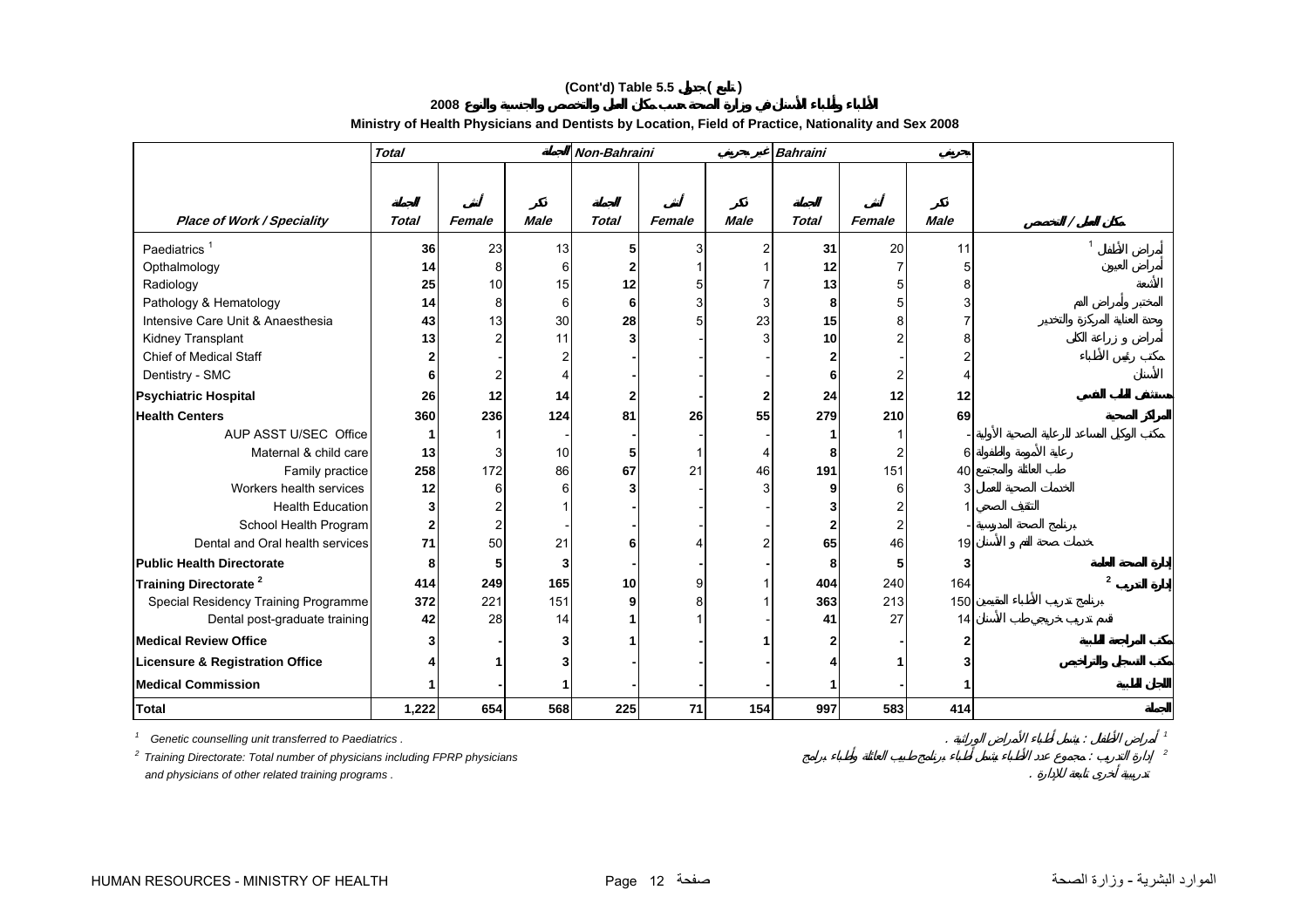<span id="page-11-0"></span>

|                                        |                 |              | Non-Bahraini |                | <b>Bahraini</b>         |                |  |
|----------------------------------------|-----------------|--------------|--------------|----------------|-------------------------|----------------|--|
|                                        | %               |              |              |                |                         |                |  |
| <b>Department</b>                      | <b>Bahraini</b> | <b>Total</b> | Female       | <b>Male</b>    | Female                  | <b>Male</b>    |  |
| Office of Chief Executive              | 100             | 4            |              |                | 3                       | 1              |  |
| <b>Medical Records Section</b>         | 100             | 5            |              |                | 1                       | 4              |  |
| Social Services                        | 100             | 63           |              |                | 18                      | 45             |  |
| Radiology (Technical)                  | 100             | 105          |              |                | 27                      | 78             |  |
| <b>Dietetic Unit</b>                   | 100             | 3            |              |                | $\overline{\mathbf{c}}$ |                |  |
| <b>General Support Services</b>        | 99              | 82           |              |                | 31                      | 50             |  |
| <b>Food Services</b>                   | 100             | 4            |              |                | 4                       |                |  |
| <b>Domestic Services</b>               | 100             | 1            |              |                |                         |                |  |
| Physiotherapy                          | 99              | 140          |              |                | 7                       | 132            |  |
| <b>General Services Section</b>        | 100             | 339          |              |                | 149                     | 190            |  |
| <b>Limited Private Practice</b>        | 100             | 5            |              |                | 4                       |                |  |
| Central Sterilization Support Unit     | 67              | 12           | 3            |                | 6                       | $\overline{2}$ |  |
| <b>Medical Support Services</b>        | 100             | 61           |              |                | 41                      | 20             |  |
| Resources Management Section           | 98              | 47           |              |                | 29                      | 17             |  |
| Medical Department *                   | 86              | 86           | 3            | 9              | 45                      | 29             |  |
| Pharmacy                               | 91              | 161          | 8            | 6              | 95                      | 52             |  |
| Laboratory                             | 69              | 711          | 65           | 153            | 200                     | 293            |  |
| Transport Services *                   | 59              | 2,172        | 882          | 14             | 1,014                   | 262            |  |
| Nursing Services*                      | 100             | 67           |              |                |                         | 67             |  |
| Engineering and Maintenance Services * | 97              | 145          |              | 5 <sub>l</sub> | $\overline{2}$          | 138            |  |
| <b>Total</b>                           | 73              | 4,213        | 961          | 191            | 1,678                   | 1,383          |  |

**2008Salmaniya Medical Complex Manpower by Department, Nationality and Sex 2008**

*\* These services belong to Directorates other than Salmaniya Medical Complex .* . *\**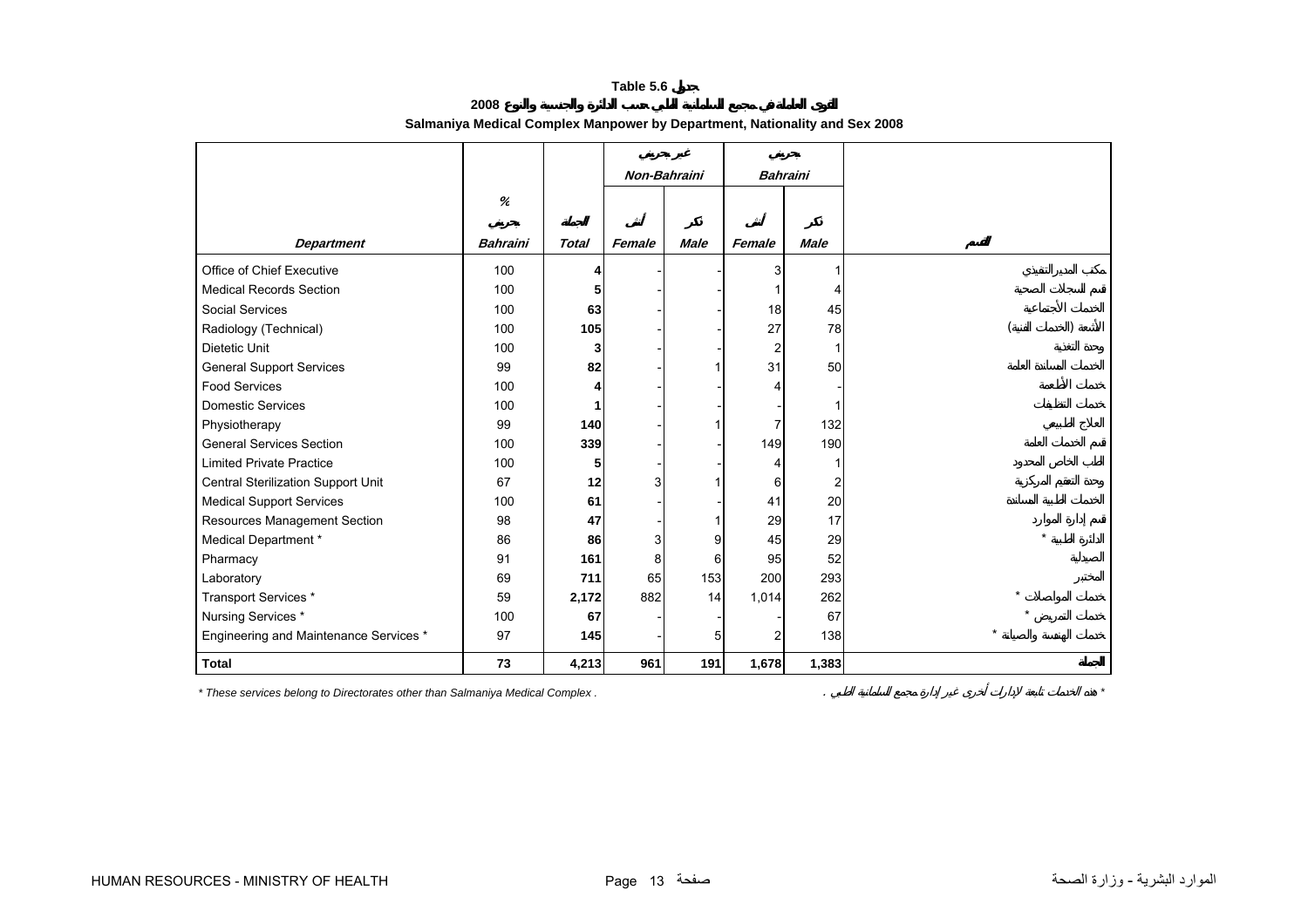**2008**

<span id="page-12-0"></span>

|                                                    |                 |              | Non-Bahraini |      | <b>Bahraini</b> |      |     |
|----------------------------------------------------|-----------------|--------------|--------------|------|-----------------|------|-----|
|                                                    | $\%$            |              |              |      |                 |      |     |
| <b>Description</b>                                 | <b>Bahraini</b> | <b>Total</b> | Female       | Male | Female          | Male |     |
| Primary Health Care & Public Health Administration | 100             | 61           |              |      | 41              | 20   |     |
| <b>Clinical Departments</b>                        | 73              | 289          | 24           | 54   | 157             | 54   |     |
| <b>Nursing Services</b>                            | 70              | 385          | 116          |      | 228             | 41   |     |
| School Health Program                              | 99              | 93           |              |      | 85              |      |     |
| Dental & Oral Health Services                      | 97              | 227          | 4            | 3    | 169             | 51   |     |
| <b>Health Education</b>                            | 97              | 33           |              |      | 25              |      |     |
| Health Region (1)                                  | 98              | 172          | 3            |      | 121             | 48   | (1) |
| Health Region (2)                                  | 95              | 214          | 9            |      | 129             | 74   | (2) |
| Health Region (3)                                  | 98              | 215          |              | 3    | 145             | 66   | (3) |
| Health Region (4)                                  | 97              | 297          | 8            |      | 176             | 112  | (4) |
| <b>Total</b>                                       | 88              | 1,986        | 167          | 63   | 1,276           | 480  |     |

## **Directorate of Health Centers Manpower by Nationality and Sex 2008**

*Note: The distribution of the manpower is based on cost center.* . :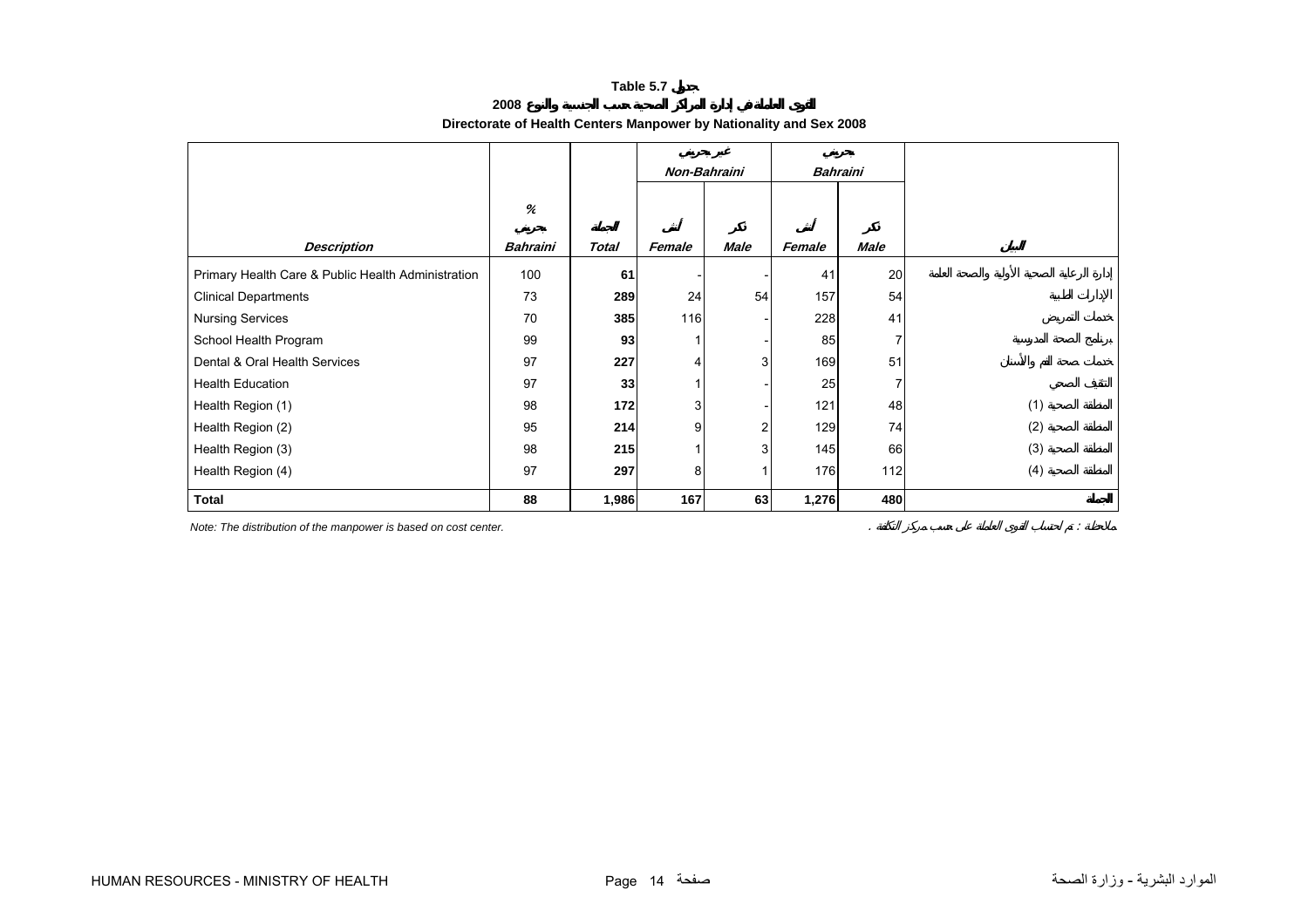**2008**

# **Public Health Directorate Manpower by Nationality and Sex 2008**

<span id="page-13-0"></span>

|                                     |                 |              | Non-Bahraini |             |        | <b>Bahraini</b> |  |
|-------------------------------------|-----------------|--------------|--------------|-------------|--------|-----------------|--|
|                                     | %               |              |              |             |        |                 |  |
| <b>Description</b>                  | <b>Bahraini</b> | <b>Total</b> | Female       | <b>Male</b> | Female | <b>Male</b>     |  |
| <b>Public Health Directorate</b>    | 100             | 9            |              |             | 3      | 6               |  |
| <b>Disease Control Section</b>      | 100             | 30           |              |             | 21     | 9               |  |
| <b>Nutrition Section</b>            | 100             | 10           |              |             | 9      |                 |  |
| <b>Food Control Section</b>         | 100             | 75           |              |             | 18     | 57              |  |
| <b>Environmental Health Section</b> | 98              | 245          |              | 5           | 16     | 224             |  |
| Laboratory Section                  | 100             | 40           |              |             | 24     | 16              |  |
| Birth and Death Registration Office | 100             | 12           |              |             | 9      | 3               |  |
| Public Health Licensing Unit        | 100             | $\vert$      |              |             |        | 3               |  |
| <b>Total</b>                        | 99              | 425          |              | 5           | 101    | 319             |  |

*Note: The distribution of the manpower is based on cost center.* . :